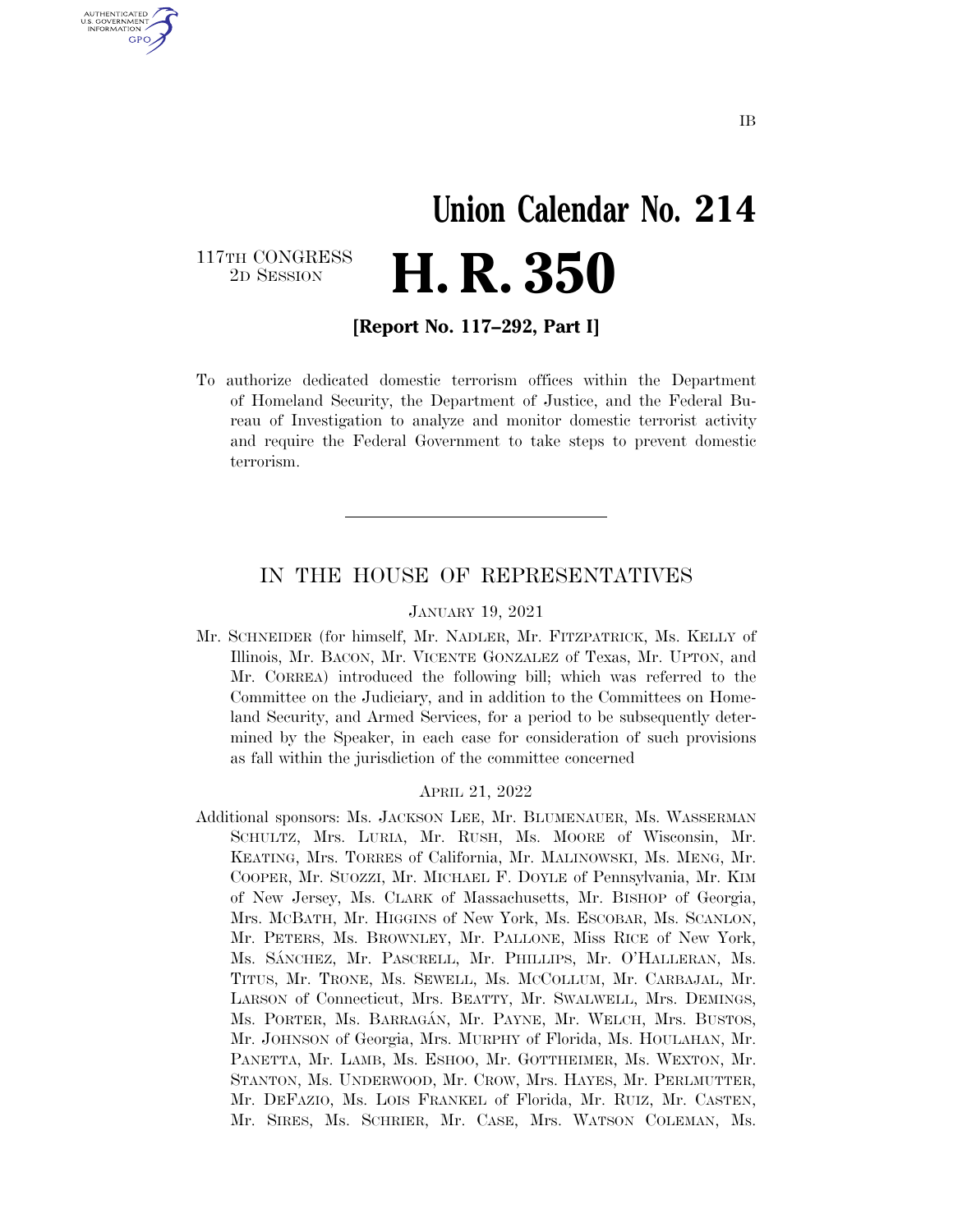SHERRILL, Mr. FOSTER, Ms. NORTON, Mr. SARBANES, Mr. DANNY K. DAVIS of Illinois, Mr. SCHIFF, Mr. LIEU, Ms. CLARKE of New York, Mr. BRENDAN F. BOYLE of Pennsylvania, Ms. SPEIER, Mr. MOULTON, Ms. JAYAPAL, Mr. COURTNEY, Mr. COHEN, Ms. MATSUI, Mr. CONNOLLY, Mr. ESPAILLAT, Mr. CRIST, Ms. DEGETTE, Mrs. AXNE, Mr. GALLEGO, Mr. GARAMENDI, Mr. CICILLINE, Mr. RYAN, Ms. SCHAKOWSKY, Ms. CRAIG, Ms. MANNING, Ms. DEAN, Ms. GARCIA of Texas, Mr. KIND, Mr. HIMES, Mr. KHANNA, Ms. BLUNT ROCHESTER, Mr. MCGOVERN, Mr. MEEKS, Mr. THOMPSON of Mississippi, Mr. KRISHNAMOORTHI, Mr. QUIGLEY, Mr. NORCROSS, Mr. ALLRED, Ms. BASS, Mrs. LAWRENCE, Mr. NEGUSE, Mr. JEFFRIES, Mr. DEUTCH, Mr. SHERMAN, Ms. STEVENS, Ms. VELÁZQUEZ, Mr. VARGAS, Ms. ROYBAL-ALLARD, Ms. STRICKLAND, Mr. LYNCH, Mr. RUPPERSBERGER, Mr. DAVID SCOTT of Georgia, Mr. VELA, Mr. MORELLE, Mr. PAPPAS, Ms. ROSS, Mr. KILDEE, Mr. VEASEY, Mr. THOMPSON of California, Mr. BERA, Mr. KILMER, Ms. WILD, Mr. TORRES of New York, Ms. NEWMAN, Mrs. FLETCHER, Mr. JONES, Mr. LEVIN of California, Mrs. CAROLYN B. MALONEY of New York, Mrs. TRAHAN, Mr. LAWSON of Florida, Mr. LEVIN of Michigan, Mr. TAKANO, Ms. CASTOR of Florida, Mr. HUFFMAN, Mr. CUELLAR, Mr. GOMEZ, Mr. SEAN PATRICK MALONEY of New York, Ms. DELAURO, Mr. LOWENTHAL, Mr. KAHELE, Ms. LEE of California, Mr. TONKO, Mr. HASTINGS, Ms. BONAMICI, Ms. BOURDEAUX, Mr. COSTA, Mr. LARSEN of Washington, Mr. HORSFORD, Mr. SCHRADER, Mr. BROWN of Maryland, Mrs. NAPOLITANO, Ms. JACOBS of California, Mr. MCNERNEY, Ms. PLASKETT, Ms. KAPTUR, Mr. HARDER of California, Ms. KUSTER, Mr. BEYER, Mr. CARTWRIGHT, Ms. CHU, Mr. CÁRDENAS, Ms. DELBENE, Mr. DELGADO, Ms. SLOTKIN, Ms. DAVIDS of Kansas, Mr. PRICE of North Carolina, Mr. CARSON, Mr. BUTTERFIELD, Ms. WILSON of Florida, Mr. AGUILAR, Mr. CLYBURN, Mr. RASKIN, Ms. LOFGREN, Mr. MCEACHIN, Ms. PINGREE, Mr. SOTO, Mr. LANGEVIN, Ms. LEGER FERNANDEZ, Mr. CASTRO of Texas, Mr. EVANS, Ms. SPANBERGER, Mr. CLEAVER, Ms. WILLIAMS of Georgia, Mr. DESAULNIER, Mr. GREEN of Texas, Ms. JOHNSON of Texas, Mr. POCAN, Mr. GOLDEN, Mr. YARMUTH, Mr. MRVAN, Ms. WATERS, Mrs. LEE of Nevada, Mr. DOGGETT, Ms. BROWN of Ohio, and Mrs. CHERFILUS-MCCORMICK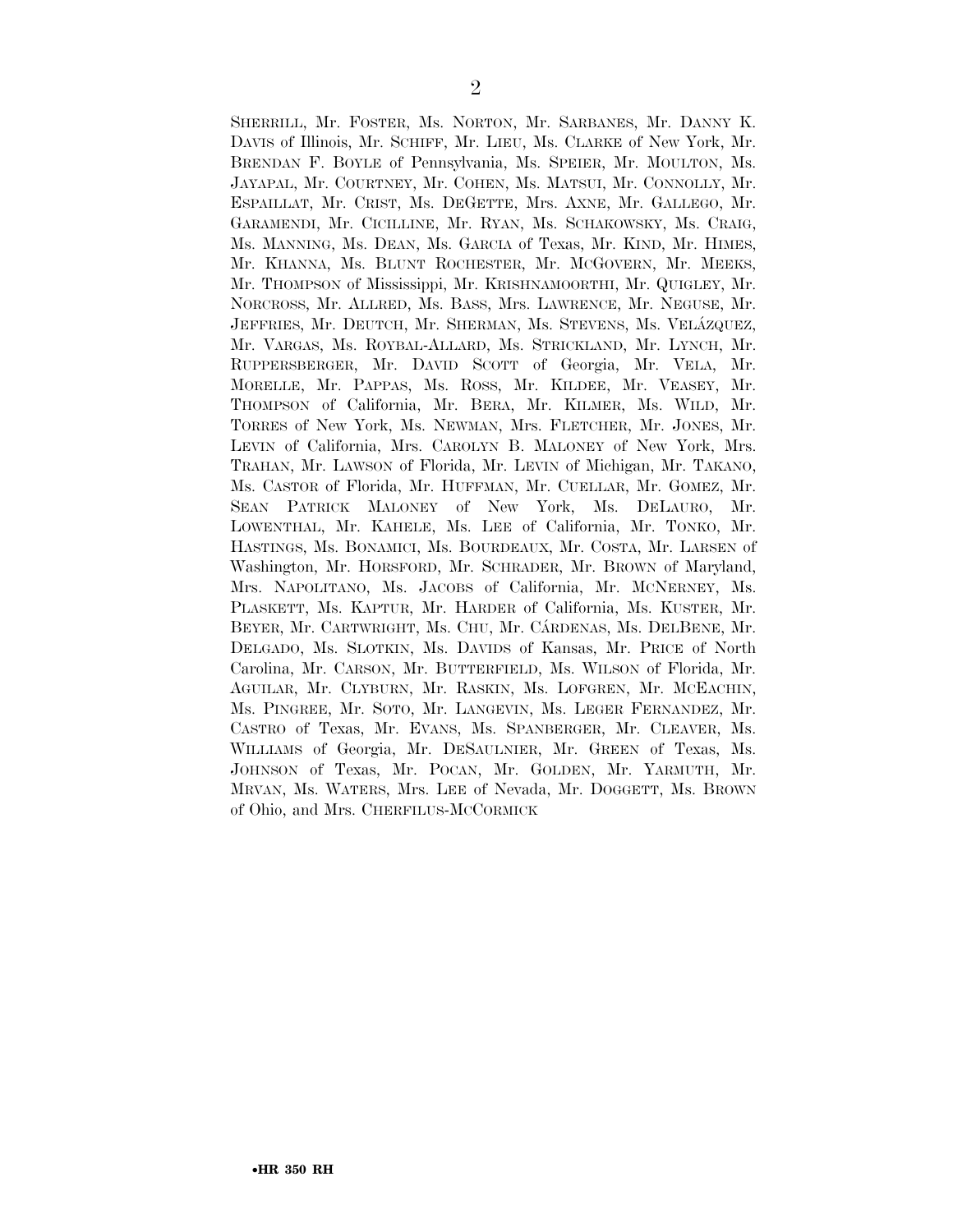### APRIL 21, 2022

#### Reported from the Committee on the Judiciary with an amendment

[Strike out all after the enacting clause and insert the part printed in italic]

### APRIL 21, 2022

Committees on Homeland Security and Armed Services discharged; committed to the Committee of the Whole House on the State of the Union and ordered to be printed

[For text of introduced bill, see copy of bill as introduced on January 19, 2021]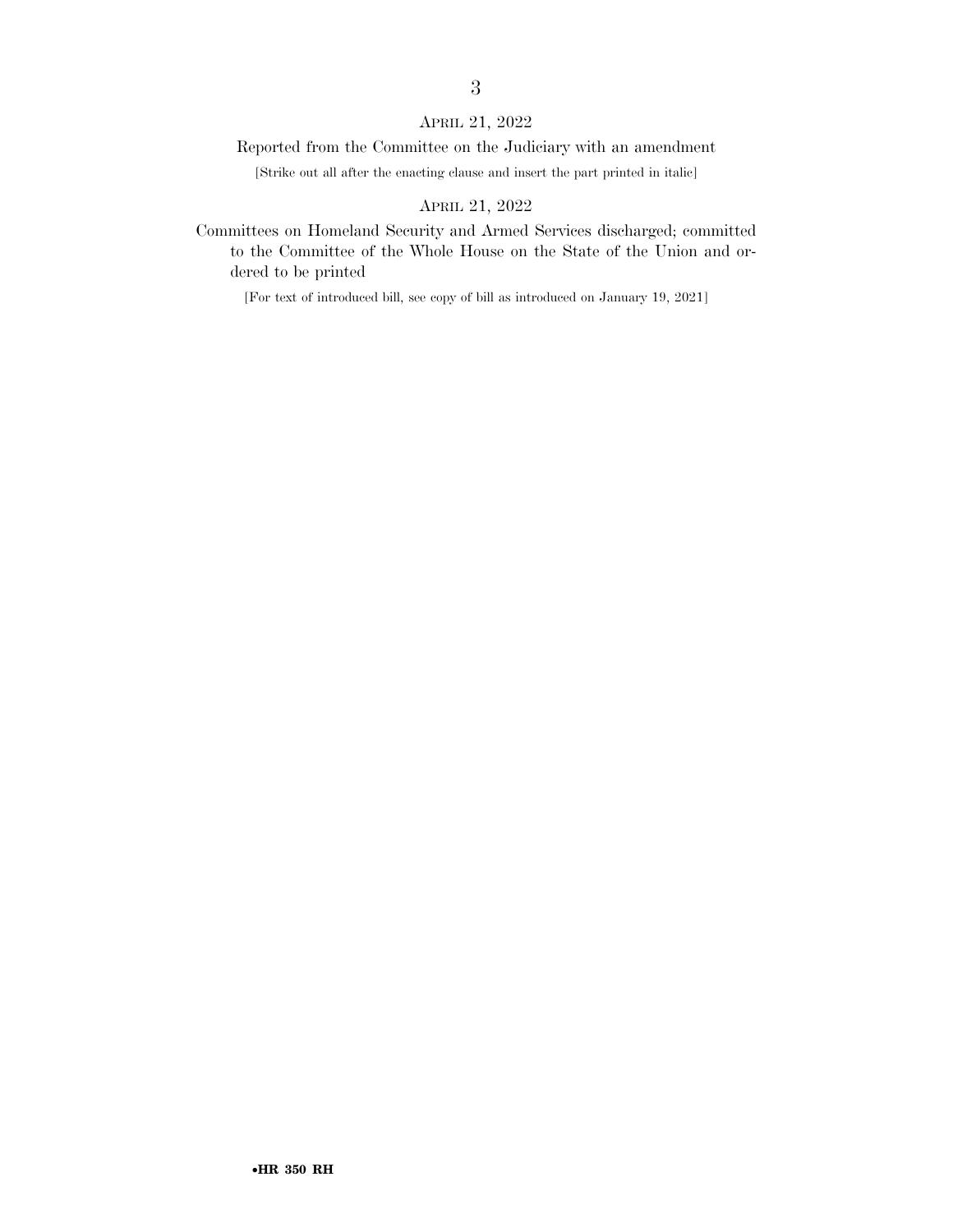### **A BILL**

4

To authorize dedicated domestic terrorism offices within the Department of Homeland Security, the Department of Justice, and the Federal Bureau of Investigation to analyze and monitor domestic terrorist activity and require the Federal Government to take steps to prevent domestic terrorism.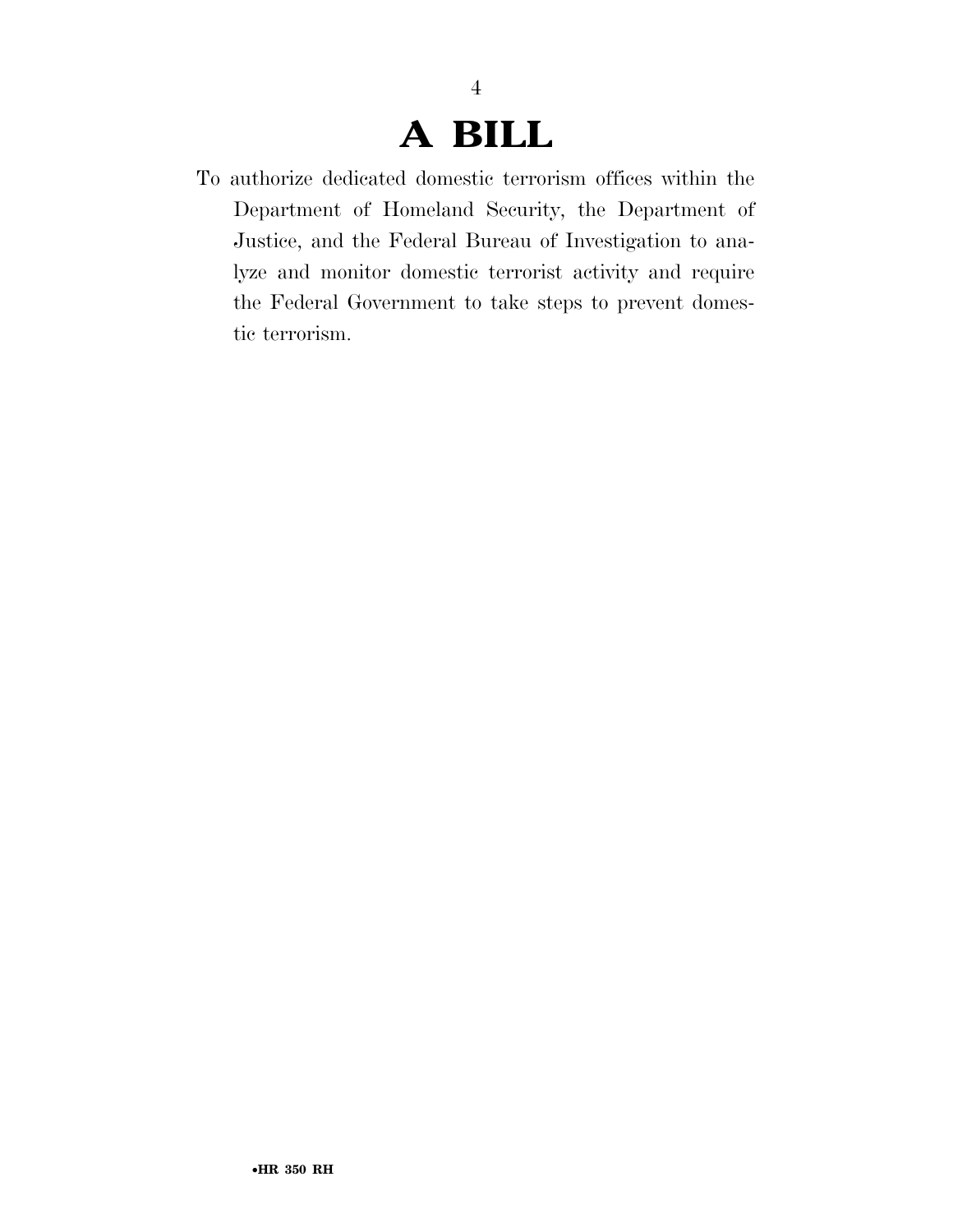| 1              | Be it enacted by the Senate and House of Representa-         |
|----------------|--------------------------------------------------------------|
| 2              | tives of the United States of America in Congress assembled, |
| 3              | <b>SECTION 1. SHORT TITLE.</b>                               |
| $\overline{4}$ | This Act may be cited as the "Domestic Terrorism Pre-        |
| 5              | vention Act of 2022".                                        |
| 6              | <b>SEC. 2. DEFINITIONS.</b>                                  |
| 7              | In this $Act-$                                               |
| 8              | $(1)$ the term "Director" means the Director of the          |
| 9              | Federal Bureau of Investigation;                             |
| 10             | $(2)$ the term "domestic terrorism" has the mean-            |
| 11             | ing given the term in section 2331 of title 18, United       |
| 12             | States Code, except that it does not include acts per-       |
| 13             | petrated by individuals associated with or inspired          |
| 14             | $by-$                                                        |
| 15             | $(A)$ a foreign person or organization des-                  |
| 16             | <i>ignated as a foreign terrorist organization under</i>     |
| 17             | section 219 of the Immigration and Nationality               |
| 18             | Act (8 U.S.C. 1189);                                         |
| 19             | $(B)$ an individual or organization des-                     |
| 20             | ignated under Executive Order 13224 (50 U.S.C.               |
| 21             | $1701$ note); or                                             |
| 22             | $(C)$ a state sponsor of terrorism as deter-                 |
| 23             | mined by the Secretary of State under section                |
| 24             | $6(j)$ of the Export Administration Act of 1979              |
| 25             | $(50 \text{ U.S.C. } 4605)$ , section 40 of the Arms Export  |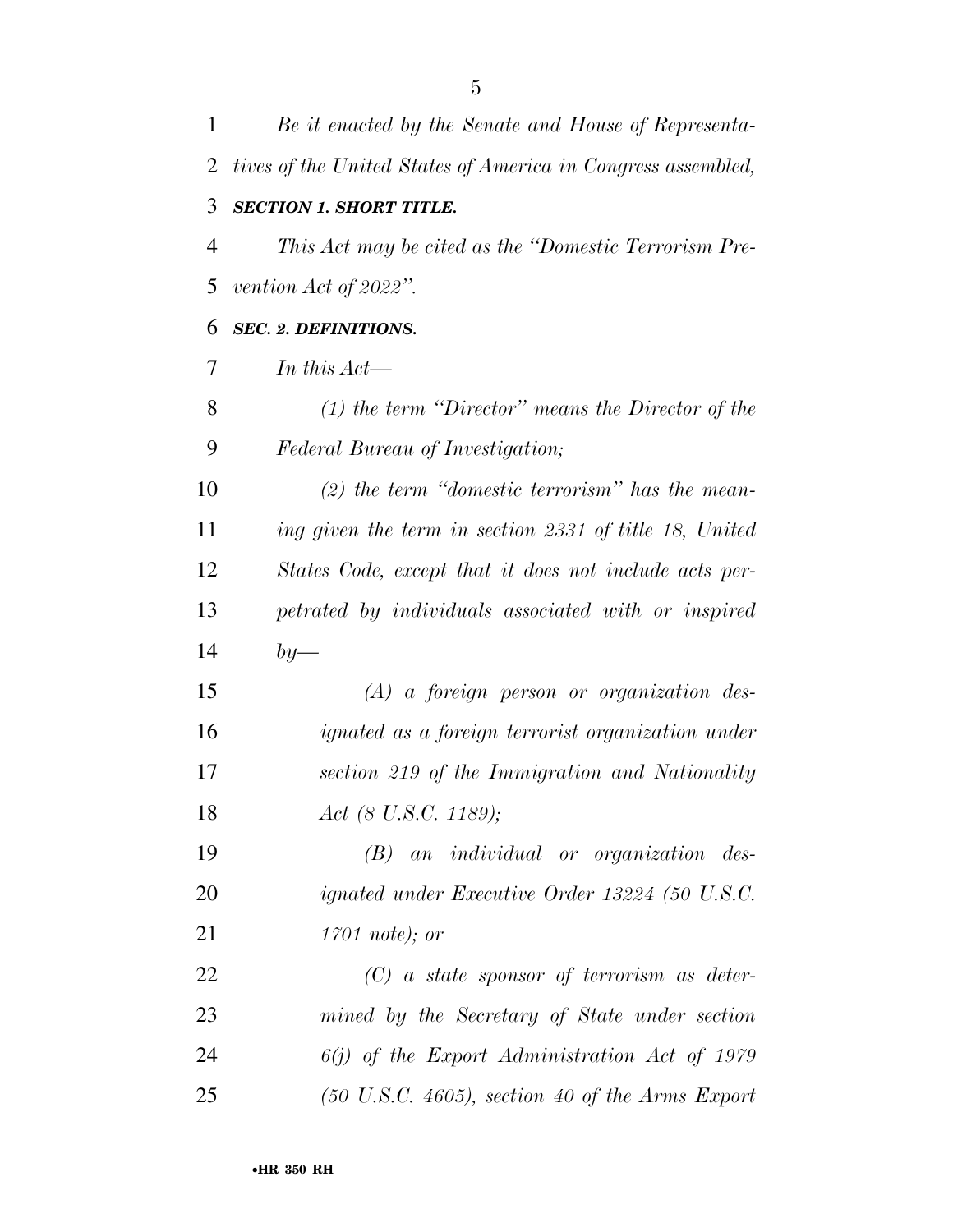| 1              | Control Act (22 U.S.C. 2780), or section 620A of        |
|----------------|---------------------------------------------------------|
| $\overline{2}$ | the Foreign Assistance Act of 1961 (22 U.S.C.           |
| 3              | 2371);                                                  |
| $\overline{4}$ | (3) the term "Domestic Terrorism Executive              |
| 5              | Committee" means the committee within the Depart-       |
| 6              | ment of Justice tasked with assessing and sharing in-   |
| 7              | formation about ongoing domestic terrorism threats;     |
| 8              | $(4)$ the term "hate crime incident" means an act       |
| 9              | described in section 241, 245, 247, or 249 of title 18, |
| 10             | United States Code, or in section 901 of the Civil      |
| 11             | <i>Rights Act of 1968 (42 U.S.C. 3631);</i>             |
| 12             | $(5)$ the term "Secretary" means the Secretary of       |
| 13             | Homeland Security; and                                  |
| 14             | $(6)$ the term "uniformed services" has the mean-       |
| 15             | ing given the term in section $101(a)$ of title 10,     |
| 16             | United States Code.                                     |
| 17             | <b>SEC. 3. OFFICES TO COMBAT DOMESTIC TERRORISM.</b>    |
| 18             | (a) AUTHORIZATION OF OFFICES TO MONITOR, ANA-           |
| 19             | LYZE, INVESTIGATE, AND PROSECUTE DOMESTIC TER-          |
| 20             | $RORISM$ .                                              |
| 21             | (1) DOMESTIC TERRORISM UNIT.—There is au-               |
| 22             | thorized a Domestic Terrorism Unit in the Office of     |
| 23             | Intelligence and Analysis of the Department of Home-    |
| 24             | land Security, which shall be responsible for moni-     |
|                |                                                         |

*toring and analyzing domestic terrorism activity.*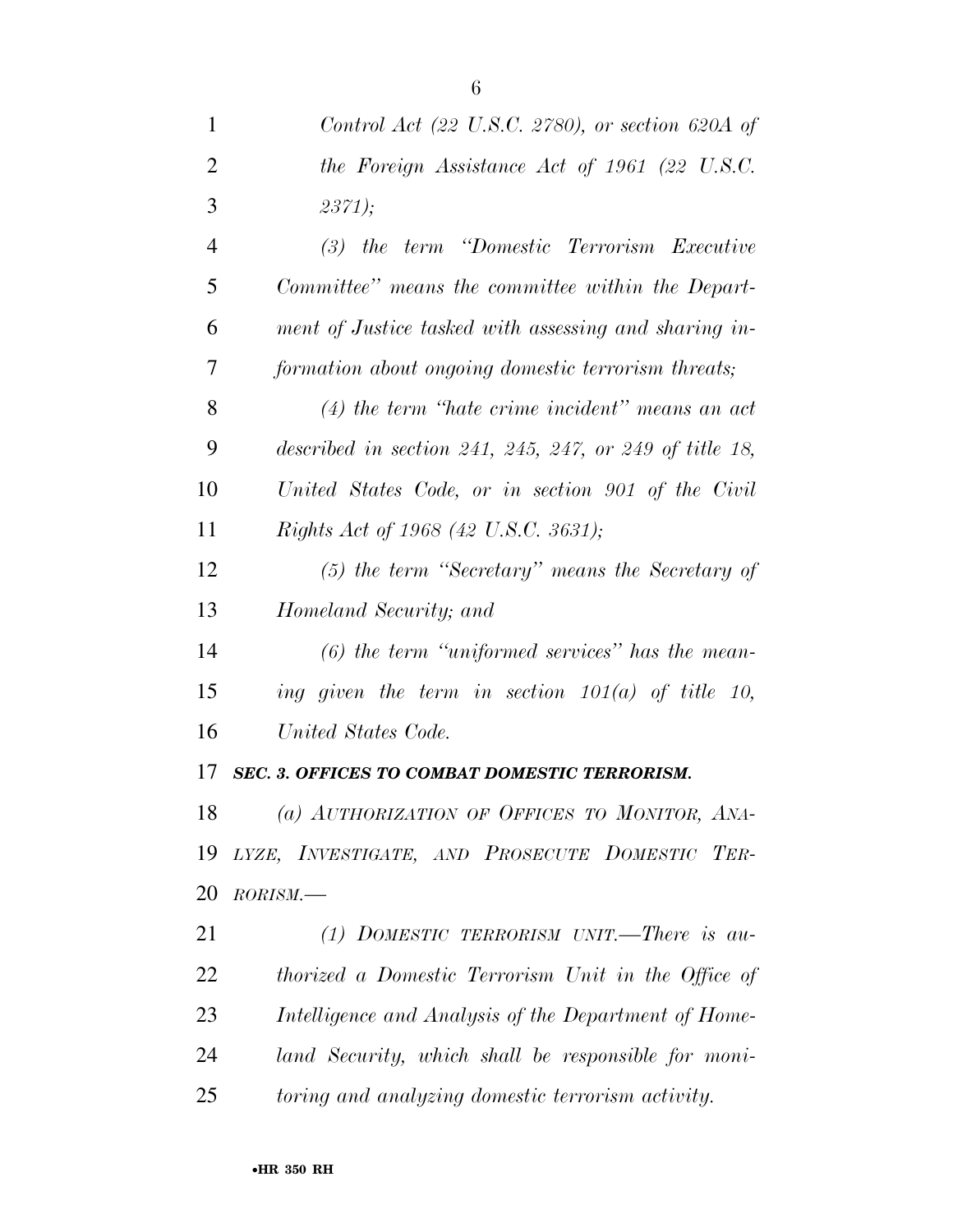| $\mathbf{1}$   | (2) DOMESTIC TERRORISM OFFICE.—There is                  |
|----------------|----------------------------------------------------------|
| $\overline{2}$ | authorized a Domestic Terrorism Office in the            |
| 3              | Counterterrorism Section of the National Security Di-    |
| $\overline{4}$ | vision of the Department of Justice—                     |
| 5              | $(A)$ which shall be responsible for inves-              |
| 6              | tigating and prosecuting incidents of domestic           |
| 7              | terrorism;                                               |
| 8              | $(B)$ which shall be headed by the Domestic              |
| 9              | Terrorism Counsel; and                                   |
| 10             | $(C)$ which shall coordinate with the Civil              |
| 11             | Rights Division on domestic terrorism matters            |
| 12             | that may also be hate crime incidents.                   |
| 13             | (3) DOMESTIC TERRORISM SECTION OF<br><b>THE</b>          |
| 14             | FBI.—There is authorized a Domestic Terrorism Sec-       |
| 15             | tion within the Counterterrorism Division of the Fed-    |
| 16             | eral Bureau of Investigation, which shall be respon-     |
| 17             | sible for investigating domestic terrorism activity.     |
| 18             | (4) STAFFING.—The Secretary, the Attorney                |
| 19             | General, and the Director shall each ensure that each    |
| 20             | office authorized under this section in their respective |
| 21             | <i>agencies</i> shall—                                   |
| 22             | $(A)$ have an adequate number of employees               |
| 23             | to perform the required duties;                          |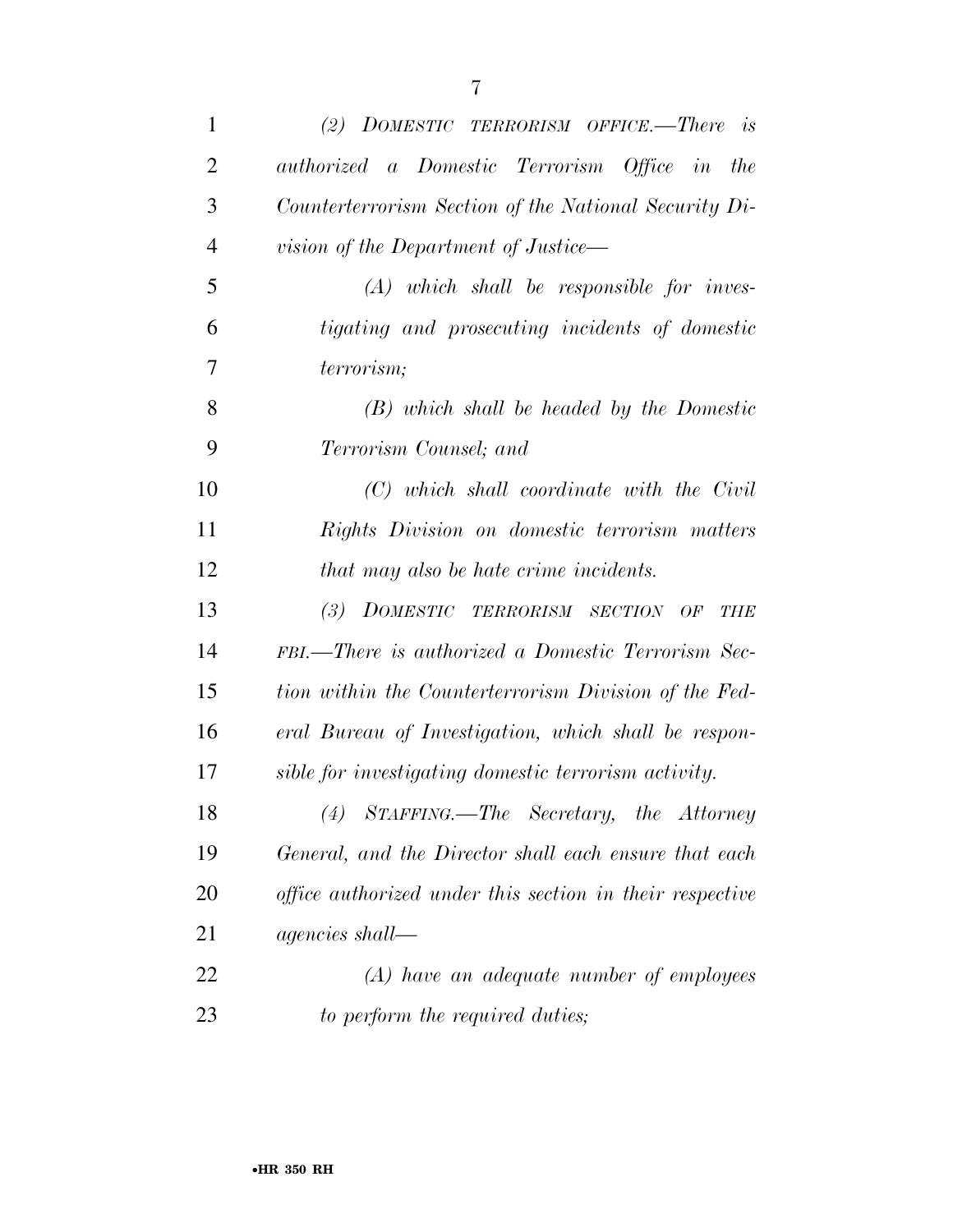| $\mathbf{1}$   | $(B)$ have not less than one employee dedi-              |
|----------------|----------------------------------------------------------|
| $\overline{2}$ | cated to ensuring compliance with civil rights           |
| 3              | and civil liberties laws and regulations; and            |
| $\overline{4}$ | $(C)$ require that all employees undergo an-             |
| 5              | nual anti-bias training.                                 |
| 6              | $(5)$ SUNSET.—The offices authorized under this          |
| 7              | subsection shall terminate on the date that is 10 years  |
| 8              | after the date of enactment of this Act.                 |
| 9              | (b) JOINT REPORT ON DOMESTIC TERRORISM.                  |
| 10             | (1) BIANNUAL REPORT REQUIRED.—Not later                  |
| 11             | than 180 days after the date of enactment of this Act,   |
| 12             | and each 6 months thereafter for the 10-year period      |
| 13             | beginning on the date of enactment of this Act, the      |
| 14             | Secretary of Homeland Security, the Attorney Gen-        |
| 15             | eral, and the Director of the Federal Bureau of Inves-   |
| 16             | tigation shall submit a joint report authored by the     |
| 17             | domestic terrorism offices authorized under para-        |
| 18             | graphs $(1)$ , $(2)$ , and $(3)$ of subsection $(a)$ to- |
| 19             | $(A)$ the Committee on the Judiciary, the                |
| 20             | Committee on Homeland Security and Govern-               |
| 21             | mental Affairs, and the Select Committee on In-          |
| 22             | <i>telligence of the Senate; and</i>                     |
| 23             | $(B)$ the Committee on the Judiciary, the                |
| 24             | Committee on Homeland Security, and the Per-             |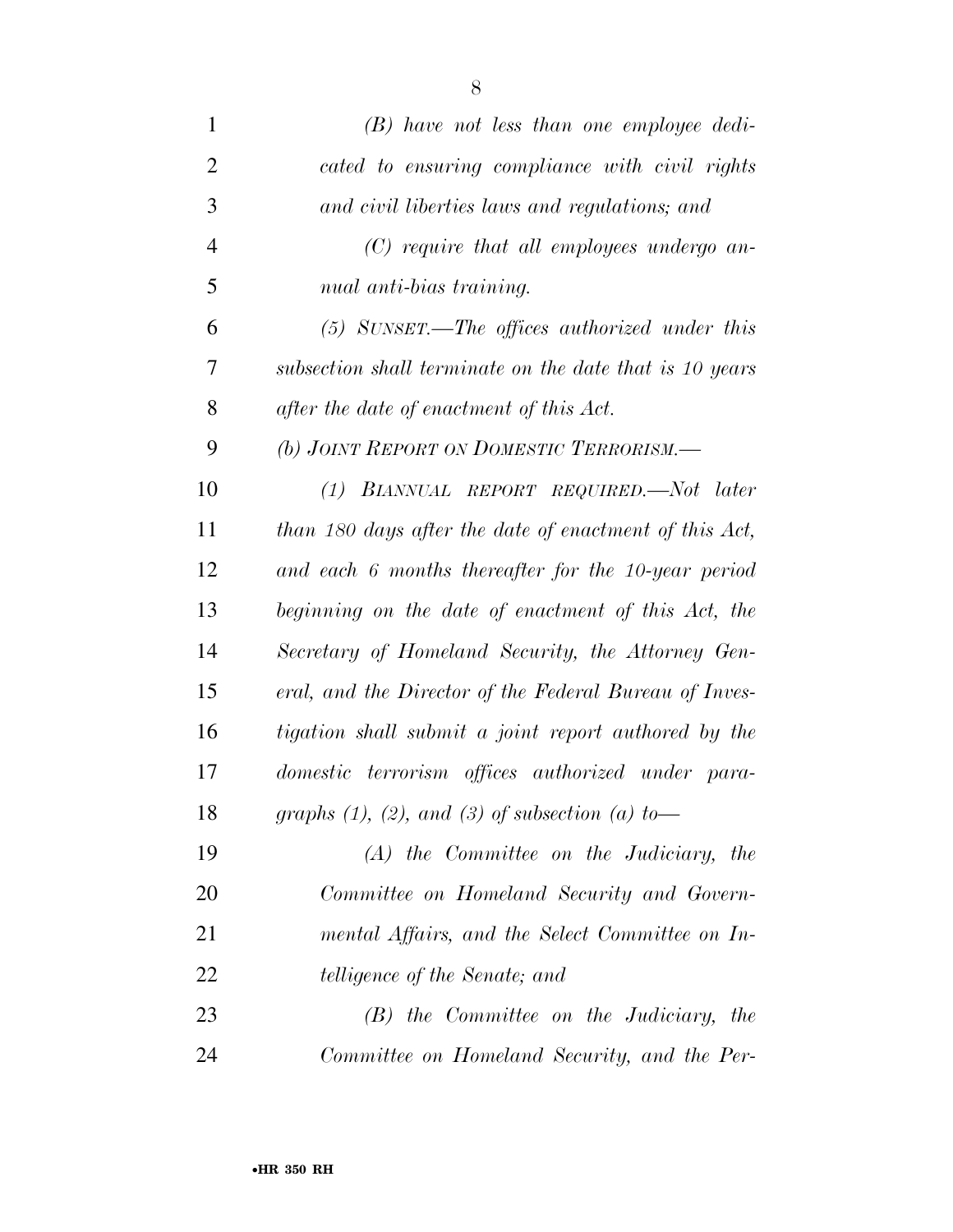| $\mathbf{1}$   | manent Select Committee on Intelligence of the     |
|----------------|----------------------------------------------------|
| $\overline{2}$ | House of Representatives.                          |
| 3              | (2) CONTENTS.—Each report submitted under          |
| $\overline{4}$ | paragnph (1) shall include—                        |
| 5              | $(A)$ an assessment of the domestic terrorism      |
| 6              | threat posed by White supremacists and neo-        |
| 7              | Nazis, including White supremacist and neo-        |
| 8              | Nazi infiltration of Federal, State, and local law |
| 9              | enforcement agencies and the uniformed services;   |
| 10             | and                                                |
| 11             | $(B)(i)$ in the first report, an analysis of in-   |
| 12             | cidents or attempted incidents of domestic ter-    |
| 13             | rorism that have occurred in the United States     |
| 14             | since January 1, 2012, including any White-su-     |
| 15             | premacist-related incidents or attempted inci-     |
| 16             | dents; and                                         |
| 17             | $(ii)$ in each subsequent report, an analysis      |
| 18             | of incidents or attempted incidents of domestic    |
| 19             | terrorism that occurred in the United States dur-  |
| 20             | ing the preceding 6 months, including any          |
| 21             | White-supremacist-related incidents or attempted   |
| 22             | <i>incidents</i> ; and                             |
| 23             | $(C)$ a quantitative analysis of domestic ter-     |
| 24             | rorism for the preceding 6 months, including—      |
| 25             | $(i)$ the number of —                              |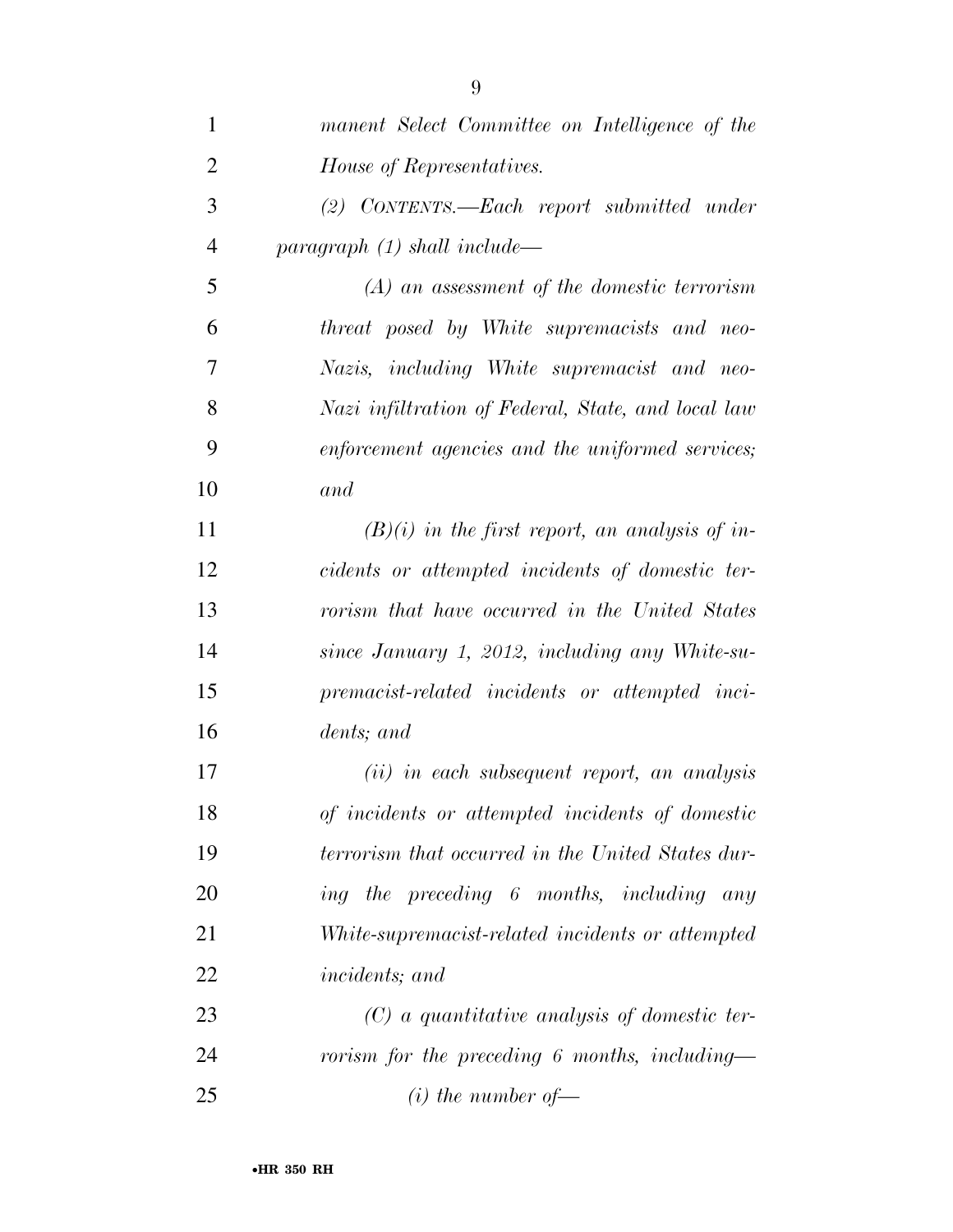| $(I)$ domestic terrorism related as-       | $\mathbf{1}$   |
|--------------------------------------------|----------------|
| sessments initiated by the Federal Bu-     | $\overline{2}$ |
| reau of Investigation, including the       | 3              |
| number of assessments from each clas-      | $\overline{4}$ |
| sification and subcategory, with a spe-    | 5              |
| cific classification or subcategory for    | 6              |
| <i>those related to White supremacism;</i> | 7              |
| domestic terrorism-related<br>(II)         | 8              |
| preliminary investigations initiated by    | 9              |
| the Federal Bureau of Investigation,       | 10             |
| including the number of preliminary        | 11             |
| investigations from each classification    | 12             |
| and subcategory, with a specific classi-   | 13             |
| fication or subcategory for those related  | 14             |
| to White supremacism, and how many         | 15             |
| preliminary investigations resulted        | 16             |
| from assessments;                          | 17             |
| domestic terrorism-related<br>(III)        | 18             |
| full investigations initiated by the Fed-  | 19             |
| eral Bureau of Investigation, including    | 20             |
| the number of full investigations from     | 21             |
| classification and subcategory,<br>each    | 22             |
| with a specific classification or sub-     | 23             |
| category for those related to White        | 24             |
| supremacism, and how many full in-         | 25             |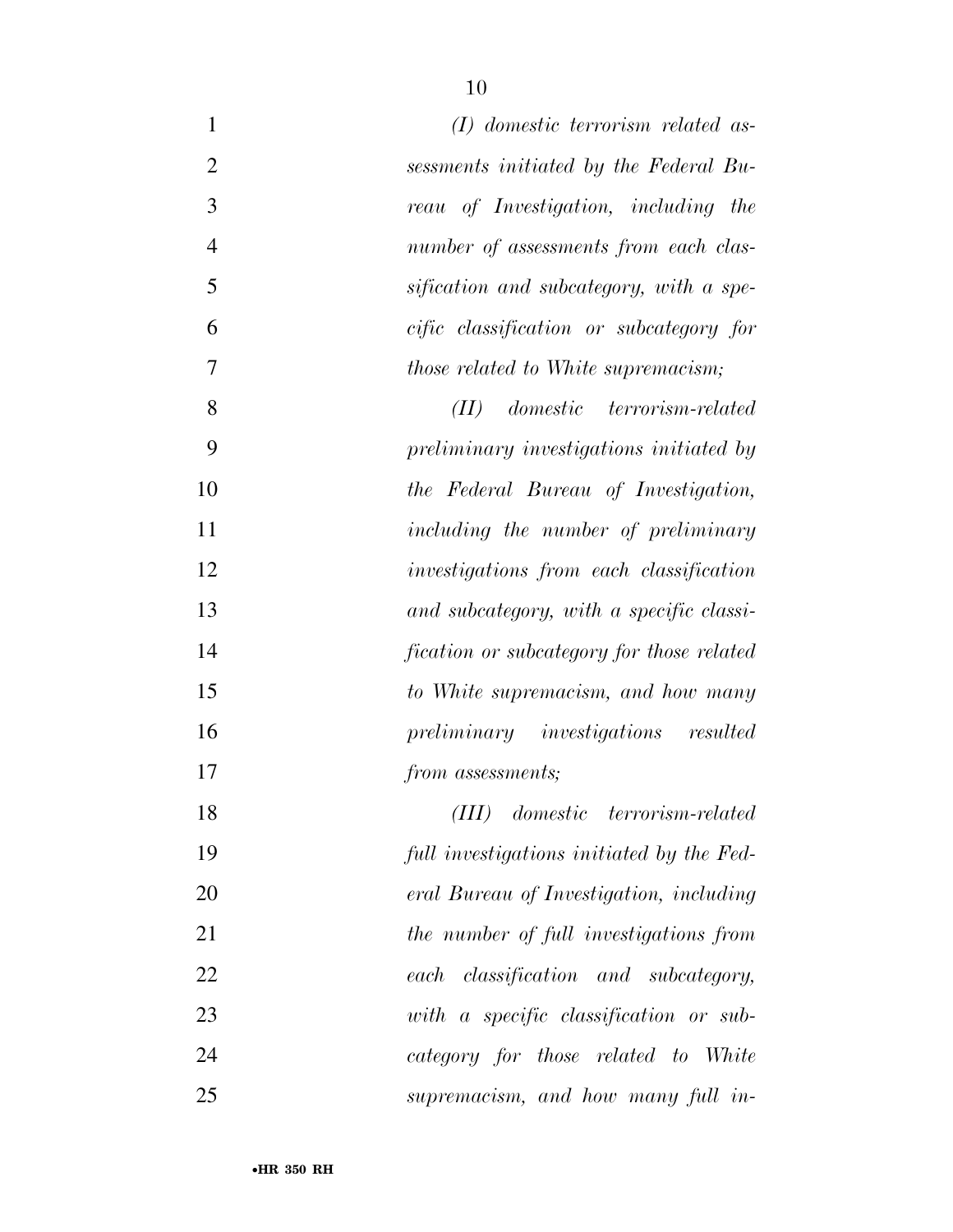| $\mathbf{1}$   | vestigations resulted from preliminary          |
|----------------|-------------------------------------------------|
| $\overline{2}$ | investigations and assessments;                 |
| 3              | $domestic \quad terrorism-related$<br>(IV)      |
| $\overline{4}$ | incidents, including the number of in-          |
| 5              | cidents from each classification and            |
| 6              | subcategory, with a specific classifica-        |
| 7              | tion or subcategory for those related to        |
| 8              | supremacism, the number of<br>White             |
| 9              | deaths and injuries resulting from each         |
| 10             | incident, and a detailed explanation of         |
| 11             | each incident;                                  |
| 12             | (V) Federal domestic terrorism-re-              |
| 13             | lated arrests, including the number of          |
| 14             | arrests from each classification and            |
| 15             | subcategory, with a specific classifica-        |
| 16             | tion or subcategory for those related to        |
| 17             | White supremacism, and a detailed ex-           |
| 18             | planation of each arrest;                       |
| 19             | (VI) Federal domestic terrorism-                |
| 20             | related<br><i>indictments, including</i><br>the |
| 21             | number of indictments from each clas-           |
| 22             | sification and subcategory, with a spe-         |
| 23             | cific classification or subcategory for         |
| 24             | <i>those related to White supremacism,</i>      |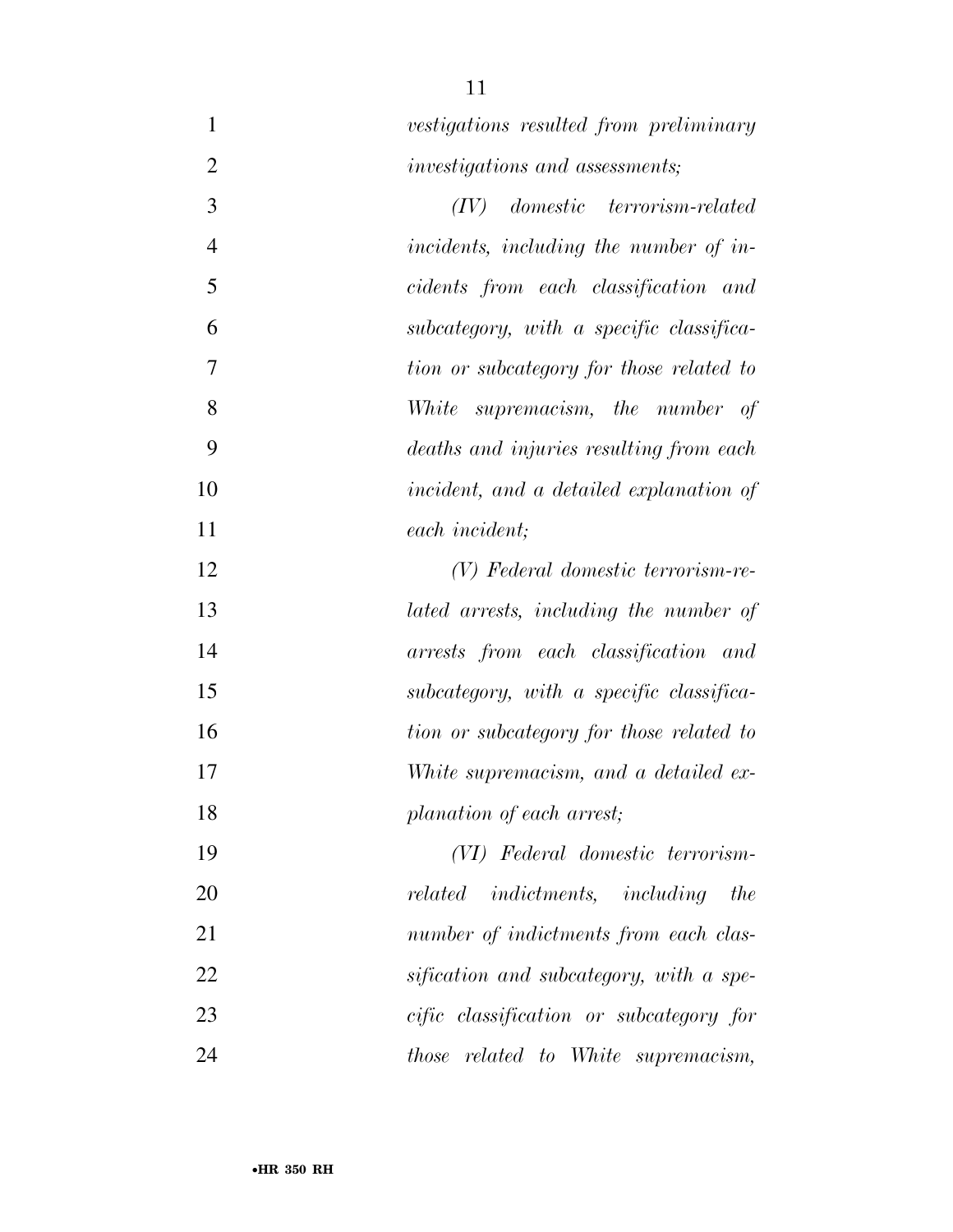| $\mathbf{1}$   | and a detailed explanation of each in-     |
|----------------|--------------------------------------------|
| $\overline{2}$ | dictment;                                  |
| 3              | (VII) Federal domestic terrorism-          |
| $\overline{4}$ | related prosecutions, including the        |
| 5              | number of incidents from each classi-      |
| 6              | fication and subcategory, with a spe-      |
| 7              | cific classification or subcategory for    |
| 8              | <i>those related to White supremacism,</i> |
| 9              | and a detailed explanation of each         |
| 10             | prosecution;                               |
| 11             | (VIII) Federal domestic terrorism-         |
| 12             | related convictions, including the num-    |
| 13             | ber of convictions from each classifica-   |
| 14             | tion and subcategory, with a specific      |
| 15             | classification or subcategory for those    |
| 16             | related to White supremacism, and a        |
| 17             | detailed explanation of each conviction;   |
| 18             | and                                        |
| 19             | (IX) Federal domestic terrorism-           |
| 20             | related weapons recoveries, including      |
| 21             | the number of each type of weapon and      |
| 22             | the number of weapons from each clas-      |
| 23             | sification and subcategory, with a spe-    |
| 24             | cific classification or subcategory for    |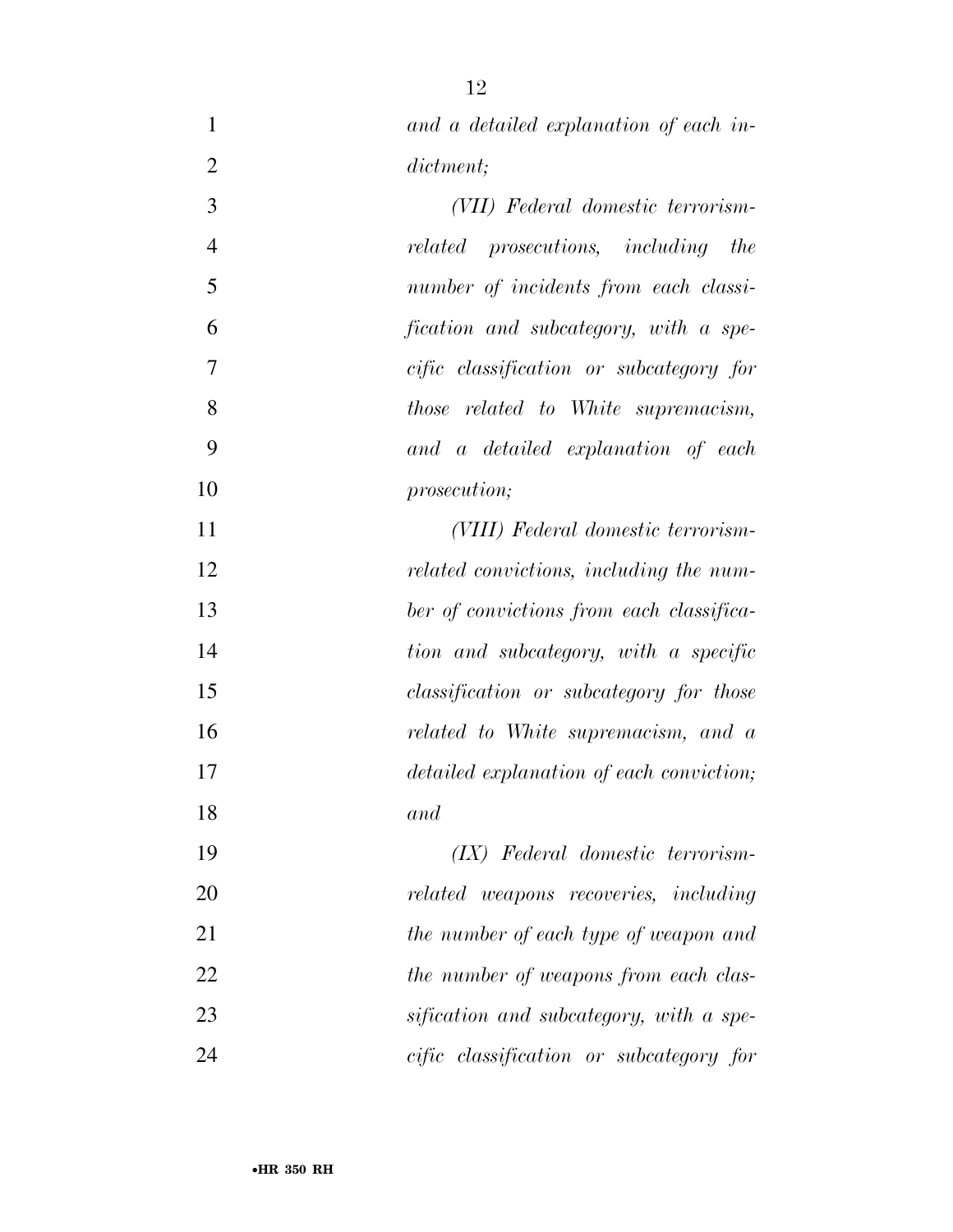| $\mathbf{1}$   | <i>those related to White supremacism;</i>                    |
|----------------|---------------------------------------------------------------|
| $\overline{2}$ | and                                                           |
| 3              | (ii) an explanation of each individual                        |
| $\overline{4}$ | case that progressed through more than 1 of                   |
| 5              | the stages described under clause $(i)$ —                     |
| 6              | $(I)$ including the specific classi-                          |
| 7              | fication or subcategory for each case;                        |
| 8              | and                                                           |
| 9              | not including personally<br>(II)                              |
| 10             | <i>identifiable information not otherwise</i>                 |
| 11             | <i>releasable to the public.</i>                              |
| 12             | $(3)$ HATE CRIMES.—In compiling a joint report                |
| 13             | under this subsection, the domestic terrorism offices         |
| 14             | authorized under paragraphs $(1)$ , $(2)$ , and $(3)$ of sub- |
| 15             | section $(a)$ shall, in consultation with the Civil Rights    |
| 16             | Division of the Department of Justice and the Civil           |
| 17             | Rights Unit of the Federal Bureau of Investigation,           |
| 18             | review each Federal hate crime charge and conviction          |
| 19             | during the preceding 6 months to determine whether            |
| 20             | the incident also constitutes a domestic terrorism-re-        |
| 21             | <i>lated incident.</i>                                        |
| 22             | (4) CLASSIFICATION AND PUBLIC RELEASE.-                       |
| 23             | Each report submitted under paragraph (1) shall               |
| 24             | $be$ —                                                        |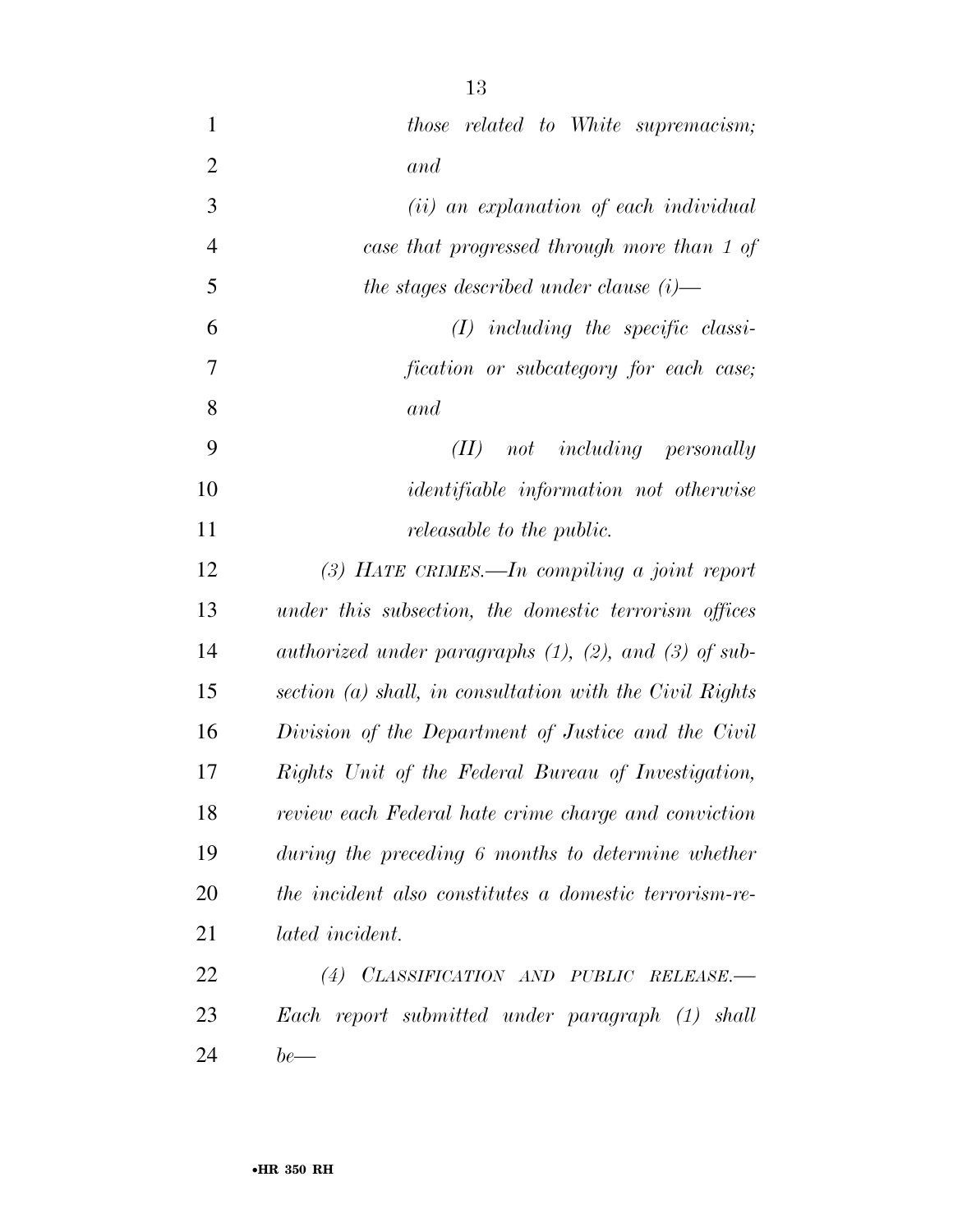*(A) unclassified, to the greatest extent pos- sible, with a classified annex only if necessary; and* 

 *(B) in the case of the unclassified portion of the report, posted on the public websites of the Department of Homeland Security, the Depart- ment of Justice, and the Federal Bureau of In-vestigation.* 

 *(5) NONDUPLICATION.—If two or more provi- sions of this subsection or any other law impose re- quirements on an agency to report or analyze infor- mation on domestic terrorism that are substantially similar, the agency may produce one report that com- plies with each such requirement as fully as possible. (c) DOMESTIC TERRORISM EXECUTIVE COMMITTEE.— There is authorized a Domestic Terrorism Executive Com- mittee, which shall meet on a regular basis, and not less regularly than 4 times each year, to coordinate with United States Attorneys and other key public safety officials across the country to promote information sharing and ensure an effective, responsive, and organized joint effort to combat domestic terrorism.* 

 *(d) FOCUS ON GREATEST THREATS.—The domestic terrorism offices authorized under paragraphs (1), (2), and (3) of subsection (a) shall focus their limited resources on* 

•**HR 350 RH**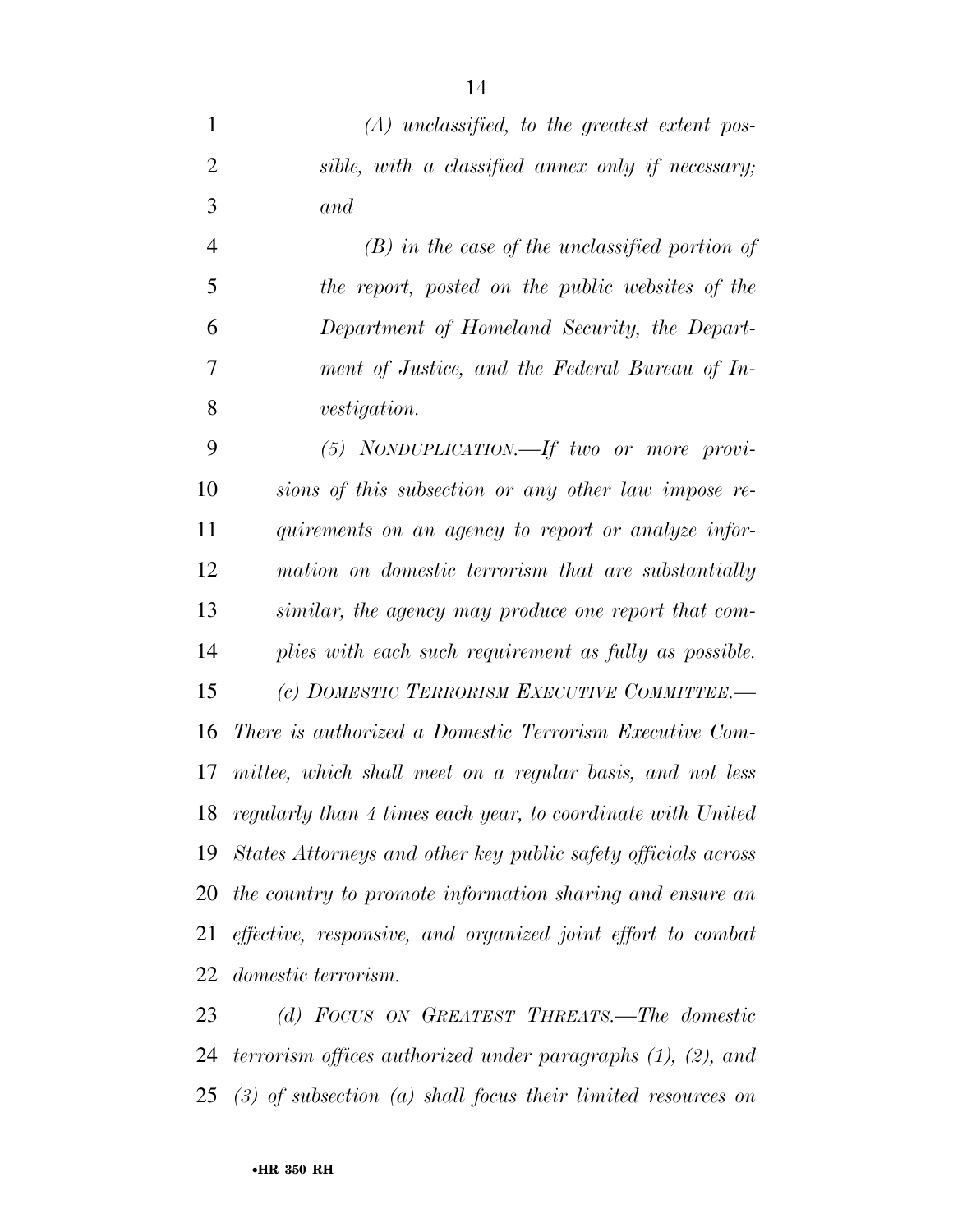*the most significant domestic terrorism threats, as deter- mined by the number of domestic terrorism-related inci- dents from each category and subclassification in the joint report for the preceding 6 months required under subsection (b).* 

### *SEC. 4. TRAINING TO COMBAT DOMESTIC TERRORISM.*

 *(a) REQUIRED TRAINING AND RESOURCES.—The Sec- retary, the Attorney General, and the Director shall review the anti-terrorism training and resource programs of their respective agencies that are provided to Federal, State, local, and Tribal law enforcement agencies, including the State and Local Anti-Terrorism Program that is funded by the Bureau of Justice Assistance of the Department of Jus- tice, and ensure that such programs include training and resources to assist State, local, and Tribal law enforcement agencies in understanding, detecting, deterring, and inves- tigating acts of domestic terrorism and White supremacist and neo-Nazi infiltration of law enforcement and correc- tions agencies. The Attorney General shall make training available to Department prosecutors and to Assistant United States Attorneys on countering and prosecuting do- mestic terrorism. The domestic-terrorism training shall focus on the most significant domestic terrorism threats, as determined by the quantitative analysis in the joint report required under section 3(b).*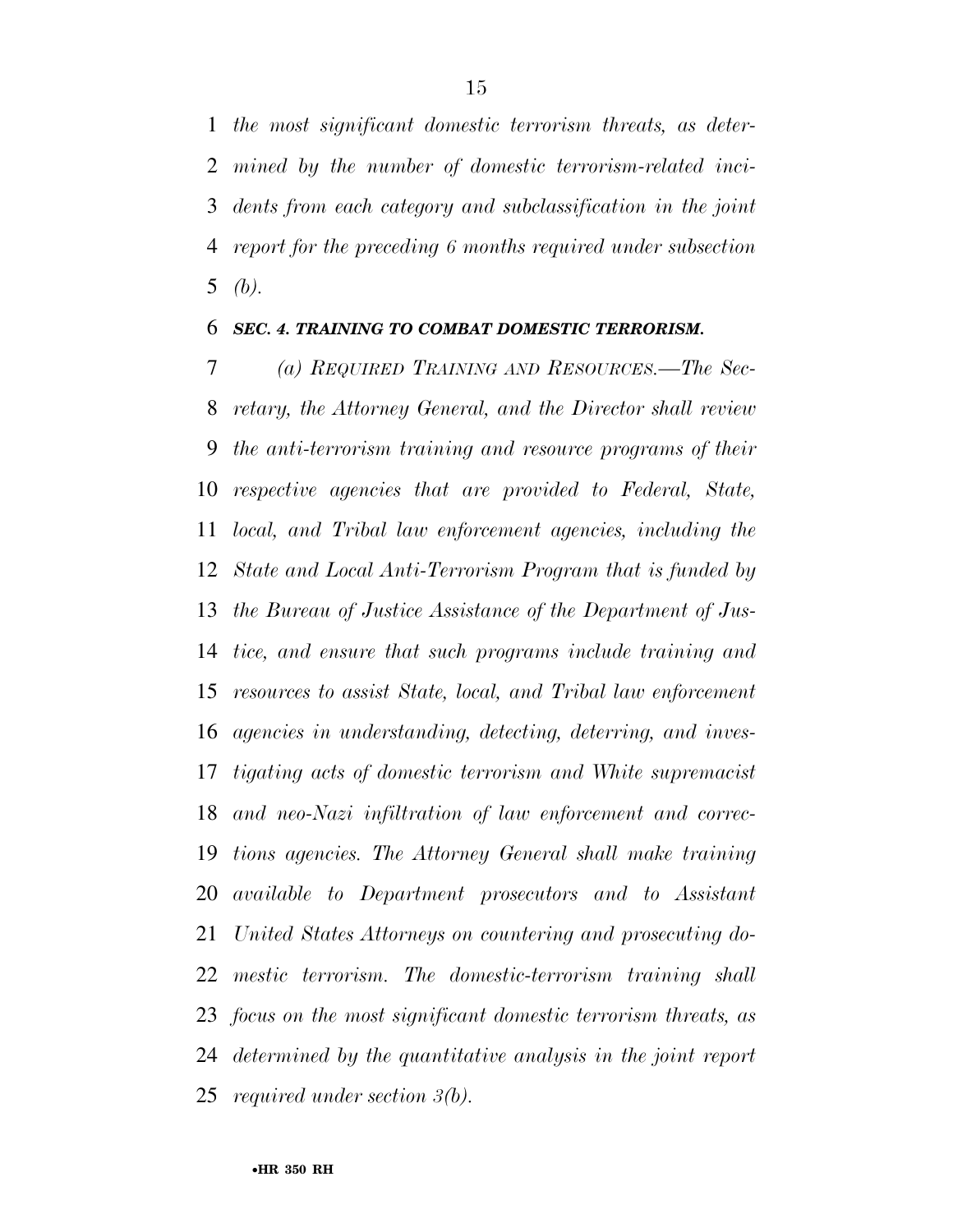*(b) REQUIREMENT.—Any individual who provides do- mestic terrorism training required under this section shall have—* 

 *(1) expertise in domestic terrorism; and (2) relevant academic, law enforcement, or other community-based experience in matters related to do-mestic terrorism.* 

*(c) REPORT.—* 

 *(1) IN GENERAL.—Not later than 6 months after the date of enactment of this Act and twice each year thereafter, the Secretary, the Attorney General, and the Director shall each submit a biannual report to the committees of Congress described in section 3(b)(1) on the domestic terrorism training imple- mented by their respective agencies under this section, which shall include copies of all training materials used and the names and qualifications of the individ-uals who provide the training.* 

 *(2) CLASSIFICATION AND PUBLIC RELEASE.— Each report submitted under paragraph (1) shall—* 

 *(A) be unclassified, to the greatest extent possible, with a classified annex only if nec-essary;* 

 *(B) in the case of the unclassified portion of each report, be posted on the public website of the*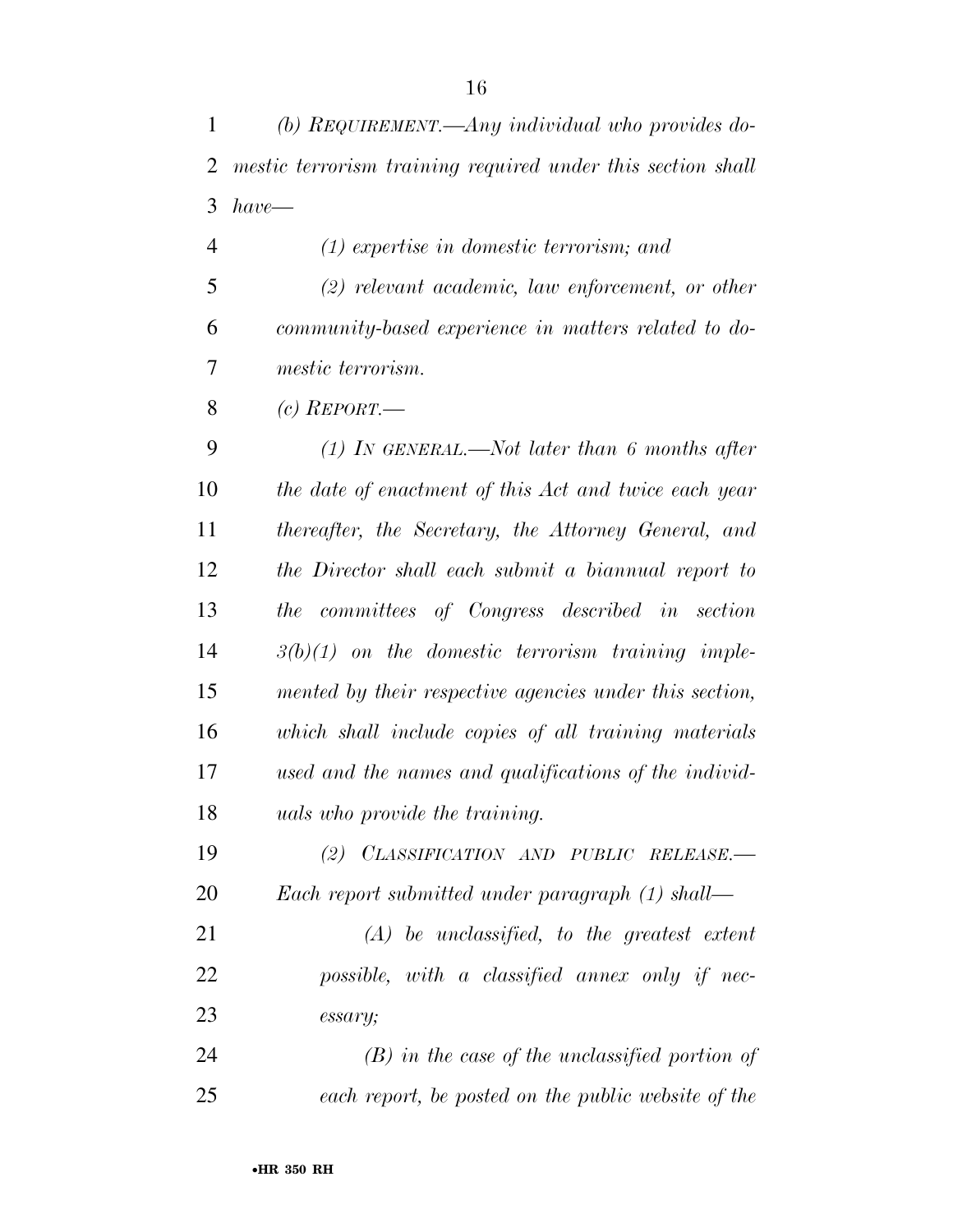*Department of Homeland Security, the Depart- ment of Justice, and the Federal Bureau of In-vestigation; and* 

 *(C) include the number of Federal incidents, investigations, arrests, indictments, prosecutions, and convictions with respect to a false report of domestic terrorism or hate crime incident.* 

### *SEC. 5. INTERAGENCY TASK FORCE.*

 *(a) IN GENERAL.—Not later than 180 days after the date of enactment of this Act, the Attorney General, the Di- rector, the Secretary, and the Secretary of Defense shall es- tablish an interagency task force to analyze and combat White supremacist and neo-Nazi infiltration of the uni-formed services and Federal law enforcement agencies.* 

*(b) REPORT.—* 

- *(1) IN GENERAL.—Not later than 1 year after the interagency task force is established under sub- section (a), the Attorney General, the Secretary, and the Secretary of Defense shall submit a joint report on the findings of the task force and the response of the Attorney General, the Secretary, and the Secretary of Defense to such findings, to—*
- *(A) the Committee on the Judiciary of the Senate;*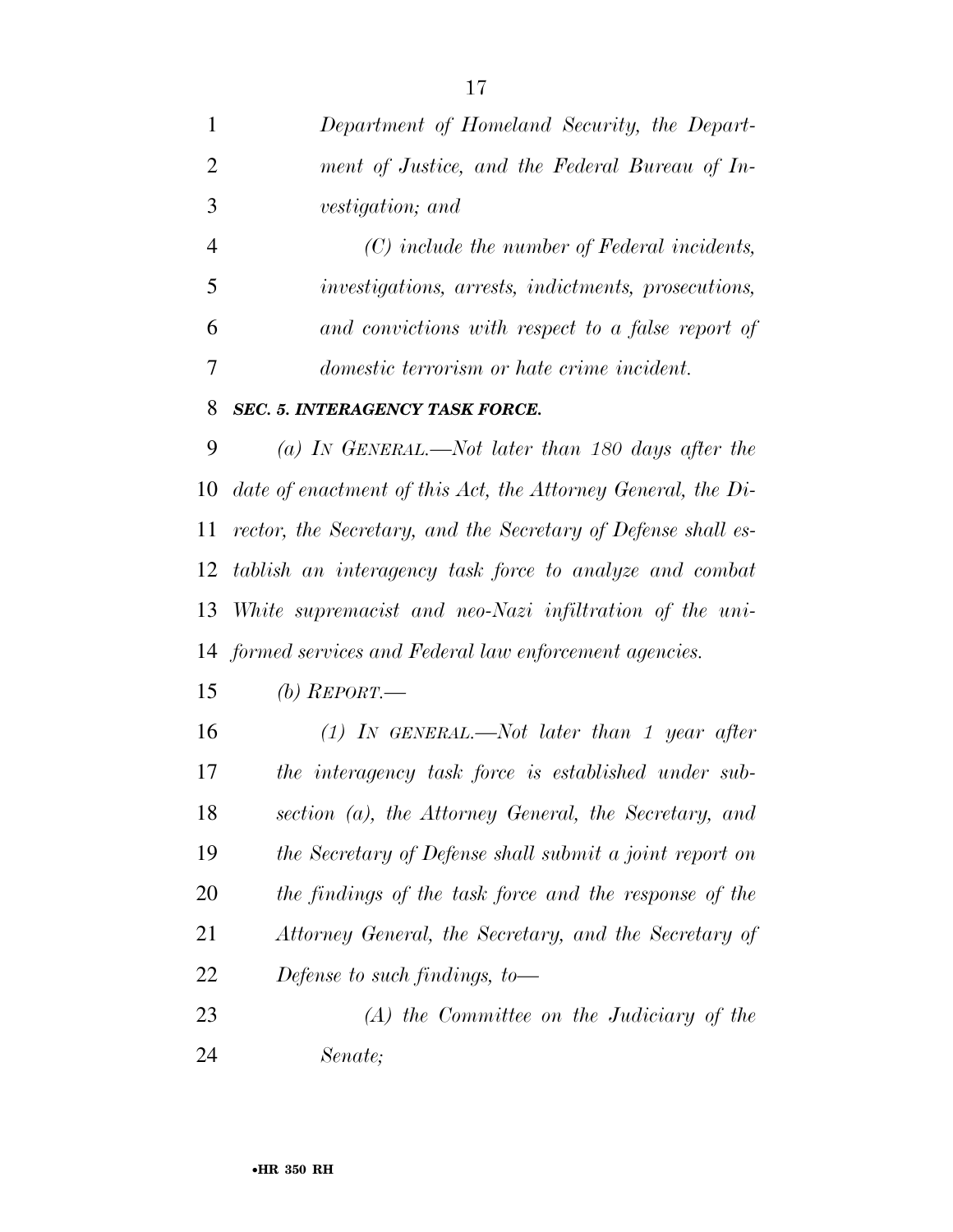| 1              | (B) the Committee on Homeland Security              |
|----------------|-----------------------------------------------------|
| $\overline{2}$ | and Governmental Affairs of the Senate;             |
| 3              | (C) the Select Committee on Intelligence of         |
| $\overline{4}$ | the Senate;                                         |
| 5              | (D) the Committee on Armed Services of the          |
| 6              | Senate;                                             |
| 7              | $(E)$ the Committee on the Judiciary of the         |
| 8              | House of Representatives;                           |
| 9              | $(F)$ the Committee on Homeland Security of         |
| 10             | <i>the House of Representatives;</i>                |
| 11             | $(G)$ the Permanent Select Committee on In-         |
| 12             | telligence of the House of Representatives; and     |
| 13             | (H) the Committee on Armed Services of the          |
| 14             | House of Representatives.                           |
| 15             | (2) CLASSIFICATION AND PUBLIC RELEASE.—The          |
| 16             | report submitted under paragraph (1) shall be—      |
| 17             | $(A)$ submitted in unclassified form, to the        |
| 18             | greatest extent possible, with a classified annex   |
| 19             | only if necessary; and                              |
| 20             | $(B)$ in the case of the unclassified portion of    |
| 21             | the report, posted on the public website of the De- |
| 22             | partment of Defense, the Department of Home-        |
| 23             | land Security, the Department of Justice, and       |
| 24             | the Federal Bureau of Investigation.                |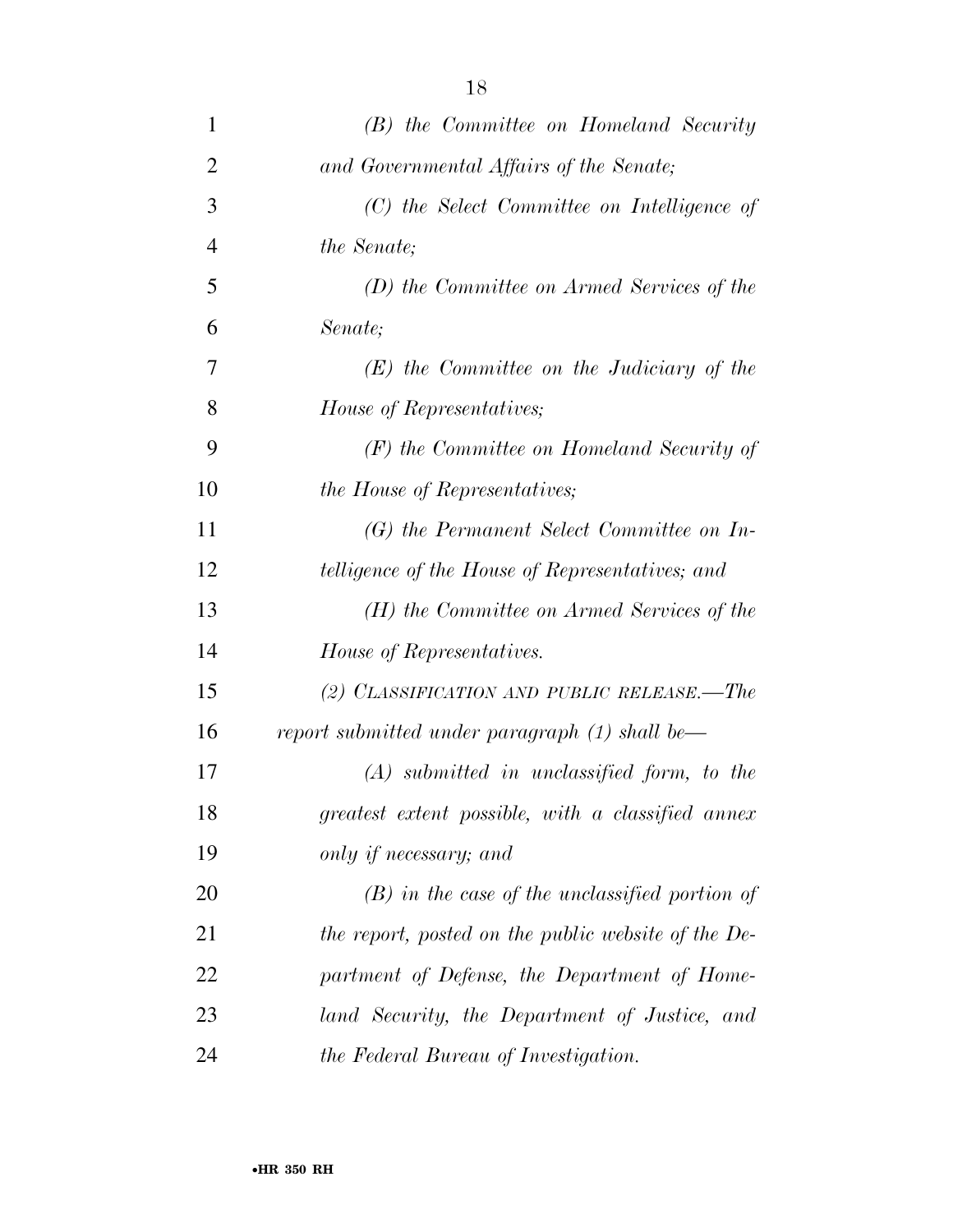### *SEC. 6. FEDERAL SUPPORT FOR ADDRESSING HATE CRIME INCIDENTS WITH A NEXUS TO DOMESTIC TER-RORISM.*

 *(a) COMMUNITY RELATIONS SERVICE.—The Commu- nity Relations Service of the Department of Justice, author- ized under section 1001(a) of the Civil Rights Act of 1964 (42 U.S.C. 2000g), may offer the support of the Service to communities where the Department of Justice has brought charges in a hate crime incident that has a nexus to domes-tic terrorism.* 

 *(b) FEDERAL BUREAU OF INVESTIGATION.—Section 249 of title 18, United States Code, is amended by adding at the end the following:* 

 *''(f) FEDERAL BUREAU OF INVESTIGATION.—The At- torney General, acting through the Director of the Federal Bureau of Investigation, shall assign a special agent or hate crimes liaison to each field office of the Federal Bureau of Investigation to investigate hate crimes incidents with a nexus to domestic terrorism (as such term is defined in sec-tion 2 of the Domestic Terrorism Prevention Act of 2020).''.* 

### *SEC. 7. AUTHORIZATION OF APPROPRIATIONS.*

 *There are authorized to be appropriated to the Depart- ment of Justice, the Federal Bureau of Investigation, the Department of Homeland Security, and the Department of Defense such sums as may be necessary to carry out this Act.*